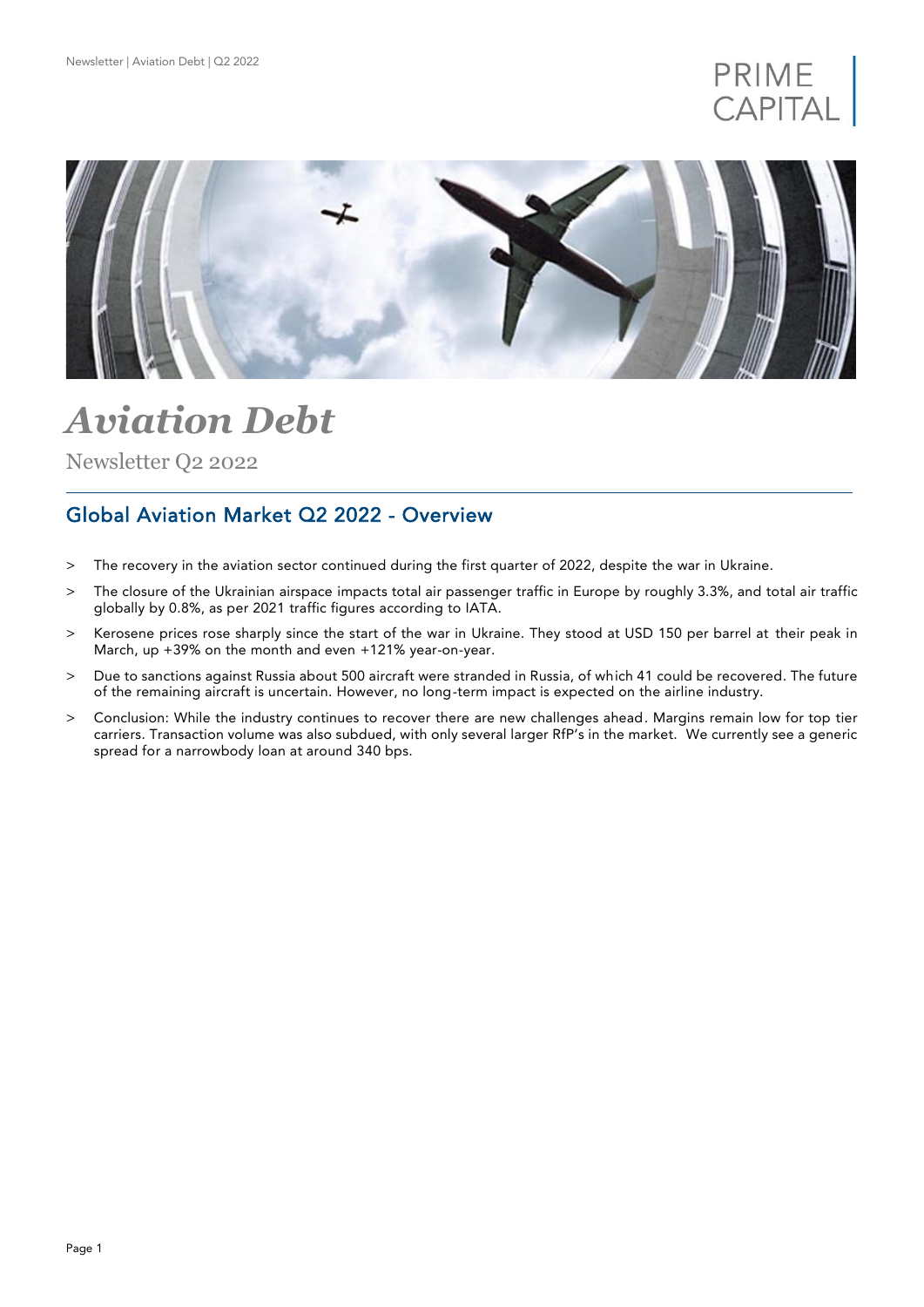### Aviation Debt – Market Summary

The recovery in the aviation sector continued during the first quarter of 2022, despite the war in Ukraine. In terms of capital markets activity, the volumes have decreased significantly compared to Q4 2021. There seems to be a divergence between the US and European airline stocks while the first continue to rise the latter have not performed as well. RPK's have further improved especially for international air traffic. The exception is China, which continues to impose its zero-Covid policy, enforcing large scale lock-downs. While the direct impact of the war in Ukraine to air travel has been limited, the indirect effects of rising fuel costs impact the airline industry across the board and will only be felt in the coming quarters. Also rising interest rates make it more challenging for airlines and lessors to refinance. This will likely put upward pressure on currently depressed margins for top tier carriers. Despite the challenges ahead airlines remain bullish for the rest of 2022, with especially US carriers expecting pre-Covid revenue levels or even higher.

### Financing Terms

After Q4 2021 marked one of the busiest quarters in terms of lessor capital market activity, Q1 2022 posted the lowest volume since 2019. A total of USD 3.2bln have been issued, in Q1 2022, compared to USD 25bln in Q4 2021, according to Ishka. ALC alone has issued USD 1.5bln in unsecured financing of the total USD 3.2bln volume. The low volume is likely due to rising interest rate and the rush for financing in the previous quarter and hence a lower financing need going forward.

Airline's issuances slowed as well to USD 1.8bn for the first quarter of 2022. Only Chinese airlines have been very active issuing an equivalent of USD 11bln bringing the total issuance volume (including CNY issuances) for Q1 2022 to USD 12.8bln, which in Dollar-terms is on par with Q4 2021.

Deal Volume was generally low in the first quarter of 2022 and many market participants waited on the side-lines creating opportunities for active market participants. Hence pricing remains broadly unchanged, with a slight uptick. LTV's have not moved significantly, however aircraft values seem to slowly revers and start to rise from their lows, at least for certain aircraft types. There has also been an increased demand for mezzanine financing sometimes up to 100% LTV in order to minimize equity contributions.



PRIME

Figure 1, Source: Prime Capital Research

### Airline Equity Market

As the aviation sector continues its recovery there seems to be a disparity between US and European carriers. Leading US- airlines such as Southwest airlines, American Airlines and United Airlines have seen an increase in their stock prices during the first quarter of 2022. However, European carriers such as Ryanair, IAG and SAS are lagging behind. Rising fuel costs have impacted profitability and investors seem concerned, but this is only reflected in the stock prices of European airlines, compared with their US counter parts. For Q1 2022, American Airlines reported the first time that total revenue was above 2019 levels based on record sales in March 2022. United Airlines reported that it expects the highest quarterly revenue in Q2 2022 and hence has a very positive outlook for the rest of 2022. Also margins further improved despite cost headwinds. Lufthansa reported a significant increase in its load factor from 59% in January 2022 to 72% in March 2022. Revenues have more than doubled compared to the same period in 2021.



Airline Equity Market

Figure 2, Source: Bloomberg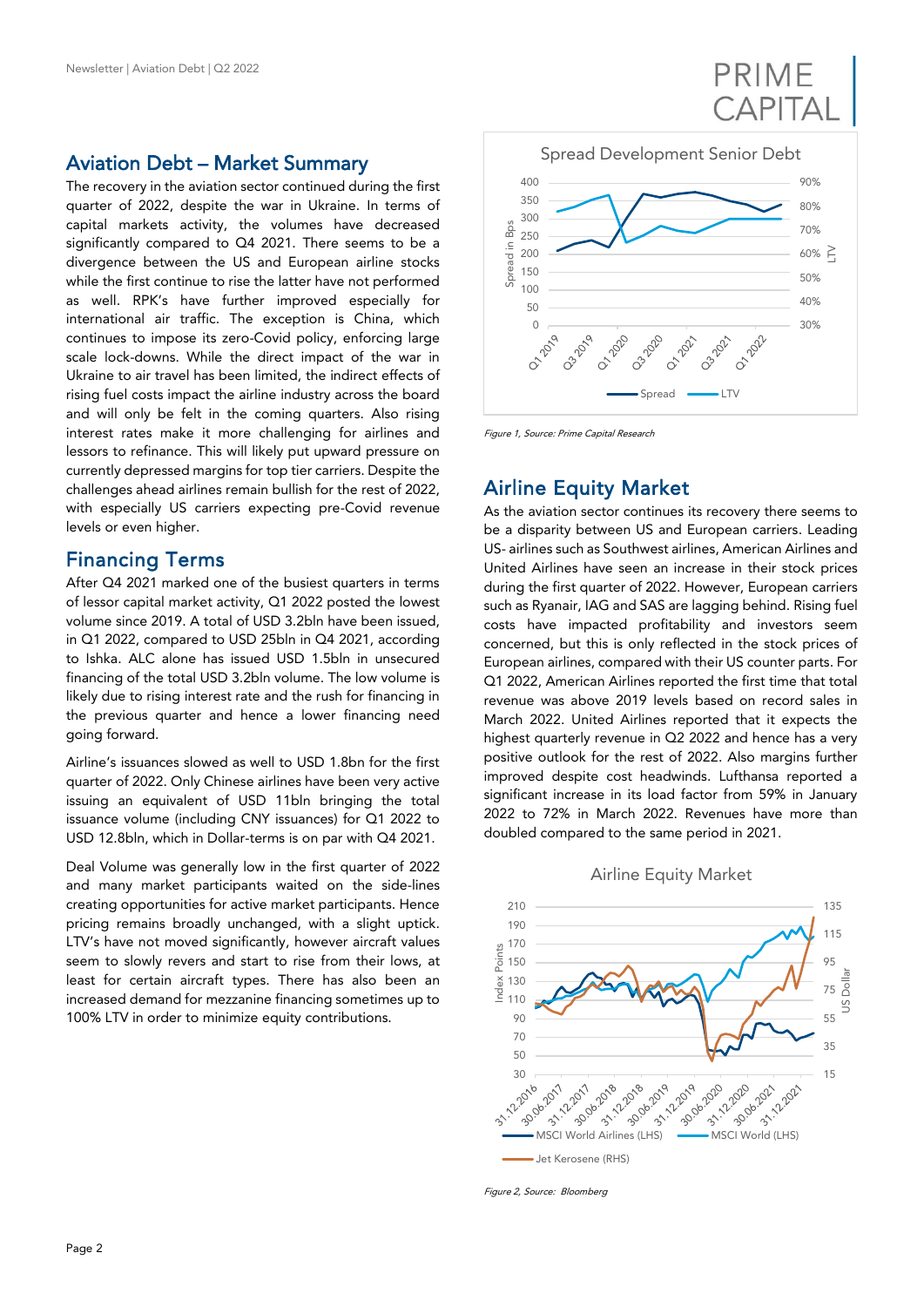

Kerosene prices rose sharply since the start of the war in Ukraine. They stood at USD 150 per barrel at their peak in March up +39% on the month and +121% year-on-year. It is expected that the upward pressures on prices will continue, especially in case of more stringent sanctions being applied to Russia. According to IATA, fuel expenses made up around 25% of airlines' operating expenses prior to the pandemic, this also included hedging costs.

# Commercial Aviation



Figure 3, Source: IATA

According to IATA, industry-wide revenue passengerkilometres (RPKs), an indicator of global passenger demand, in March 2022 were -41% below pre-crisis levels in 2019, while available seat-kilometres (ASKs) recorded a -38% decline compared to 2019. Year-on-year, RPK's have increased by +76% compared to March 2021 and up +2.8% versus February 2022. In terms of capacity, ASK's grew +46% year-on-year. The recovery of international air traffic is apparent looking at the isolated figures compared to March 2021. RPK's grew by +285% for international flights in March 2022 and APK's by +132%. In contrast, China's domestic air traffic has been heavily impacted by the spread of Omicron in China and the subsequent complete lock downs of certain cities, with volumes down -59% in March year-on-year. However, this has not translated to a decrease in international RPKs for Asia Pacific carriers. Overall, Covid 19 is becoming less of an issue in countries outside of Asia, allowing the rebound in air traffic to continue. The impact from the war in Ukraine on air travel remains very limited overall, and even travel within Europe as well as travel between Asia and Europe remains strong. The closure of the Ukrainian airspace impacts total air passenger traffic in Europe by roughly 3.3%, and total air traffic globally by 0.8%, as per 2021 traffic figures according to IATA. It remains to be noted that despite the low impact on the aviation industry the conflict has devastating impact on the people living in the affected regions.

### The impact of sanctions on Russia

Russia's attack on Ukraine has severely impacted the life of millions of people with far reaching humanitarian consequences and devastating effects for people living in Ukraine and their loved ones. It is still unclear how long the war will last and what the outcome might be. In any case the ripple effects of the war itself as well as the consequences in the form of sanctions and other restrictions will be felt throughout the world economy.

The aviation sector has been impacted directly by the sanctions, which have been imposed on Russia. The sanctions imposed by multiple countries had required aircraft leasing companies that own aircraft in Russia, to have them repossessed by the end of March 2022.

When Russia invaded Ukraine at the end of February, Russia's airlines were operating 861 commercial planes, both passenger and cargo jets, according to Cirium. Just over 50% of those planes, with an estimated market value of USD 9.2bln, were owned by foreign leasing companies. The Russian aviation industry depends on aircraft built in either Europe or the US by companies such as Boeing and Airbus. The United States and most of Europe have closed the air space to Russian airlines almost immediately after the invasion, and most of the aircraft at issue remained in Russia or quickly flew back there.

Leasing companies have been trying to recover several hundred planes, which are operated in Russia. However, Russia's President Vladimir Putin signed a law that allows the Russian airlines to operate the aircraft domestically and to re-register them in Russia, lowering the prospects for their recovery by foreign owners. Hence the roughly USD 10bln worth of foreign-owned aircraft are stuck in the country.

So far lessors have been able to recover 41 planes with an estimated market value of USD 770m since the start of the conflict, according to estimates by aviation consultancy Cirium. In the aftermaths of about 450 aircraft being stuck in Russia for the time being, leasing companies are in discussions with insurance companies on if and how much of their claims are covered. Lessors are also lobbying regulators to allow the 41 aircraft that have been repossessed back into commercial service. The issue here is, that most of the aircraft do not have a full set of records given the extraordinary circumstances the aircraft have been recovered in. For the planes stranded in Russia there is little hope that these can be reintegrated into the global fleet, given that the maintenance cannot be properly performed due to missing parts and service sites.

While the event is unprecedented, the industry so far agrees, that as a "black swan event" it will only have a minor long-term impact on the overall aviation sector. Given the 450 stranded aircraft make up "only" 1.7% of the global aircraft fleet. Also, the majority of leasing companies affected are well capitalized.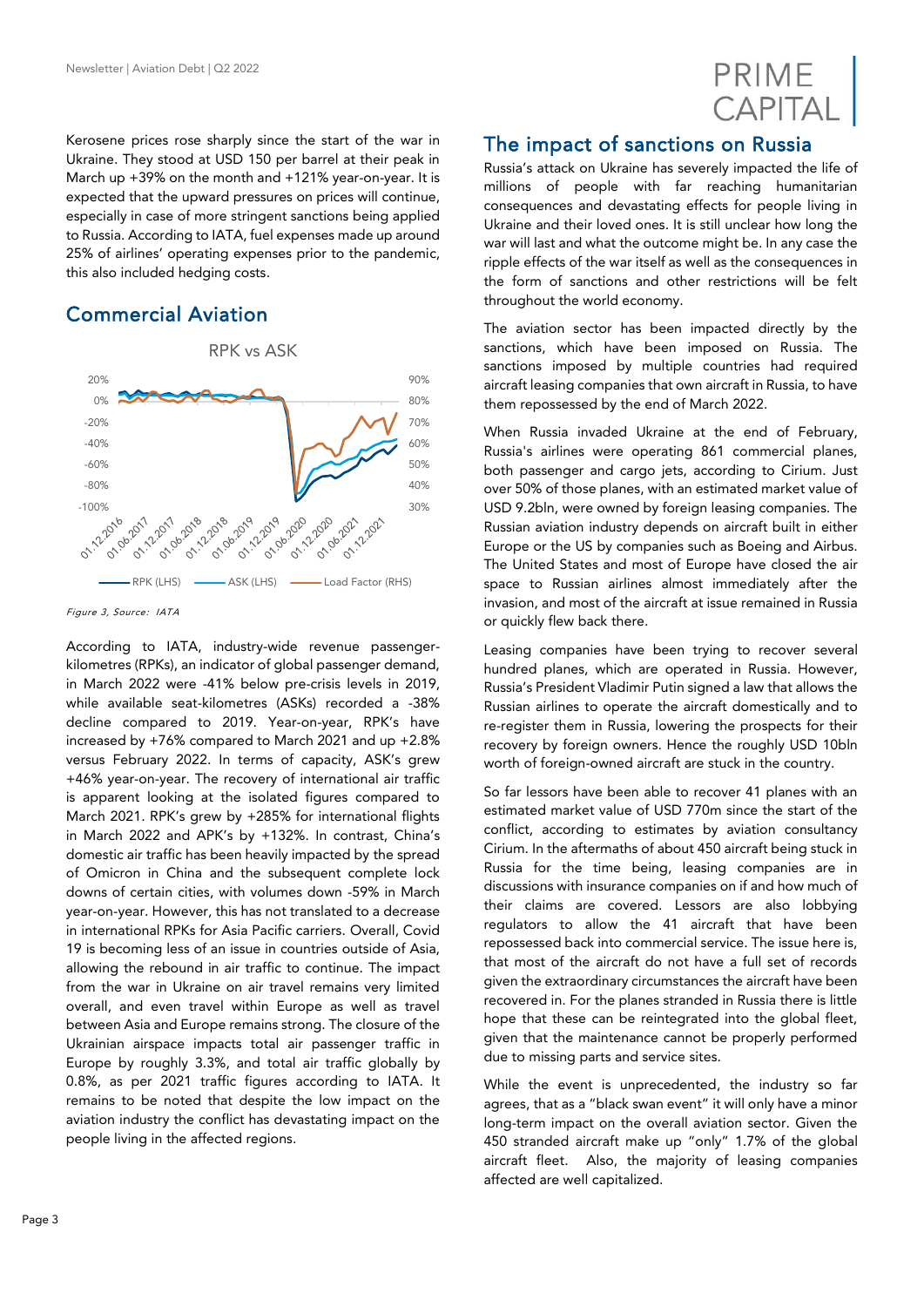

#### About Prime Capital's Private Debt Team

Our aviation team, which has been active in the Aviation Debt market for many years, has already carried out transactions of more than USD 1bn. The Private Debt Team additionally invests in Commercial Real Estate, Infrastructure Debt and Corporate Lending. We expect significant further asset growth in these areas, while providing satisfactory risk adjusted returns to our largely institutional investors.

Further information about Prime Capital AG can be found on the web site [www.primecapital-ag.com](http://www.primecapital-ag.com/)

Contact:



Julius Hünnemeyer, CFA Executive Director Private Debt

Prime Capital – Portfolio Management Private Debt [impd@primecapital-ag.com](mailto:impd@primecapital-ag.com)

Further information about Prime Capital AG can be found on the web site [www.primecapital-ag.com](http://www.primecapital-ag.com/)